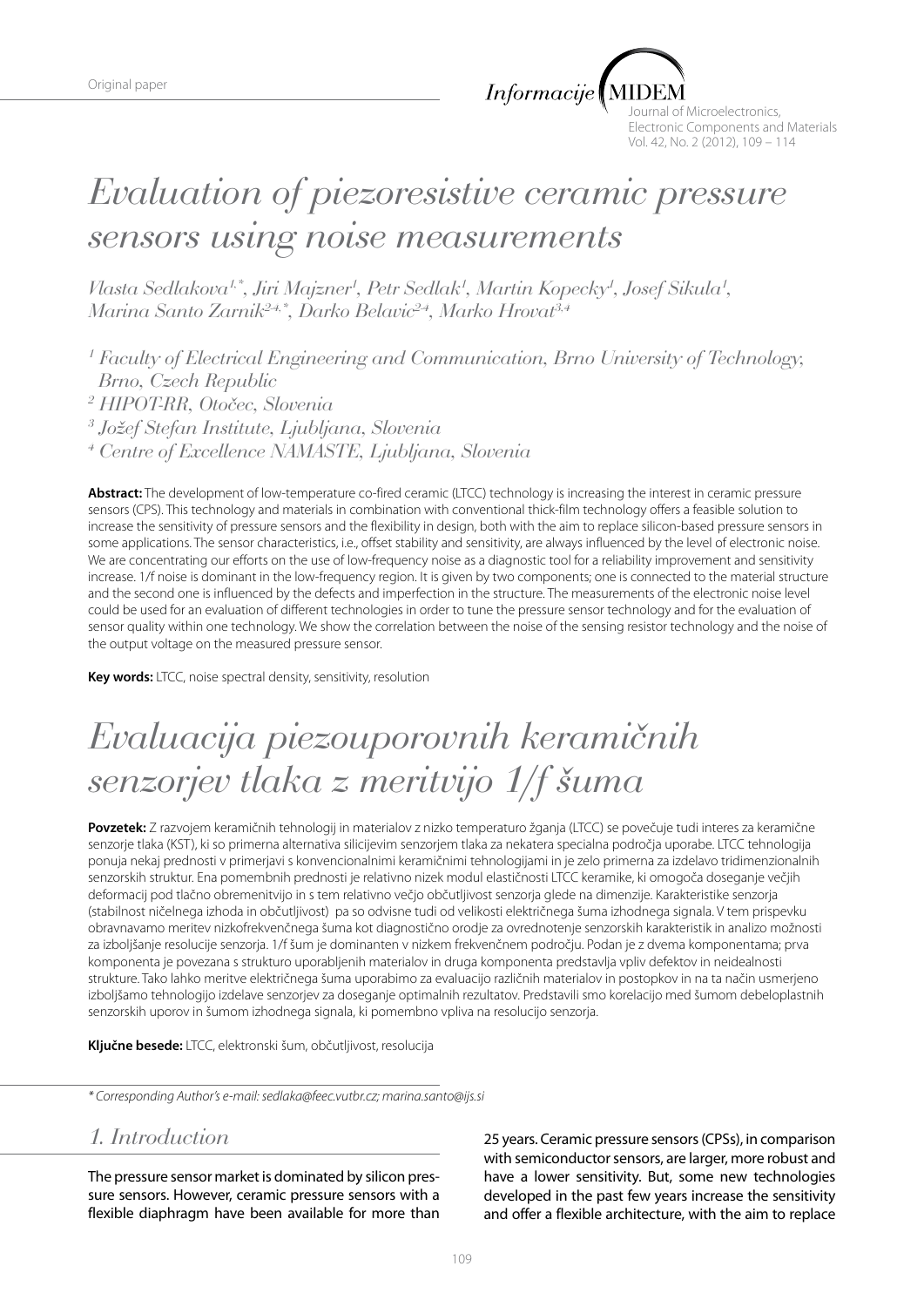the silicon-based pressure sensors in some applications. One of these technologies is low-temperature co-fired ceramic (LTCC) technology. Ceramic pressure sensors fabricated using low-temperature co-fired ceramic substrates were studied. LTCC technology and materials in combination with conventional thick-film technology offers a feasible solution to increase the sensitivity of pressure sensors [1, 2, 3]. For the sensor sensitivity increase it is necessary to suppress the electronic noise of the sensor itself, in order to increase the signal-to-noise ratio. The electronic noise level depends on the used materials, i.e., substrates, resistive and conductive pastes, and the resistor geometry. Low-frequency noise in pressure sensors appears during the charge carriers' transport as a result of the carrier interaction with interfaces and defects, on the boundaries among the conductive grains in the resistors structure and on the other scattering centres. The possibility of using noise measurements in the analysis, diagnostics and prediction of the reliability of thick-film resistors was studied before [4, 5].

### *2. Experimental*

#### *2.1 Measured samples*

The pressure sensors were fabricated on pre-fired LTCC structures with cavities and thin deformable diaphragms made of the LTCC tape Du Pont 951. On the top of the round diaphragm, four thick-film cermet resistors were connected in a Wheatstone bridge. A photograph of the measured pressure sensor is shown in Fig. 1.



**Figure 1:** Photograph of the measured pressure sensor (lateral dimensions of 10 mm x 10 mm).

The equivalent electrical circuit of the measured pressure sensor is shown in Fig. 2. Resistors R1, R2, R3 and R4 are sensing resistors on the diaphragm, while resistors R5 and R6 are designed for the tuning of the bridge output and placed at the edges of the substrate (see Fig. 1).



**Figure 2:** An equivalent electrical circuit of the pressure sensor.

Two types of resistor materials were used: Du Pont resistive paste 2041 (sheet resistance is about 10 kOhm; Gauge Factor is about 10 [6]) – further denoted as Type 1, and Electro Science Laboratories resistive paste 3414 (sheet resistance is about 36 kOhm; Gauge Factor is about 19 [6]) – further denoted as Type 2. Conducting paste DuPont 6143 (Ag/Pd paste) was used for contacts.

The pressure sensor sensitivity is influenced by the materials used for the active resistors R1 to R4. To evaluate the influence of different manufacturing technologies on the sensor noise, special test samples consisting of 12 thick-film resistors with different geometries were prepared on a common LTCC substrate. The layout of these resistors is shown in Fig. 3.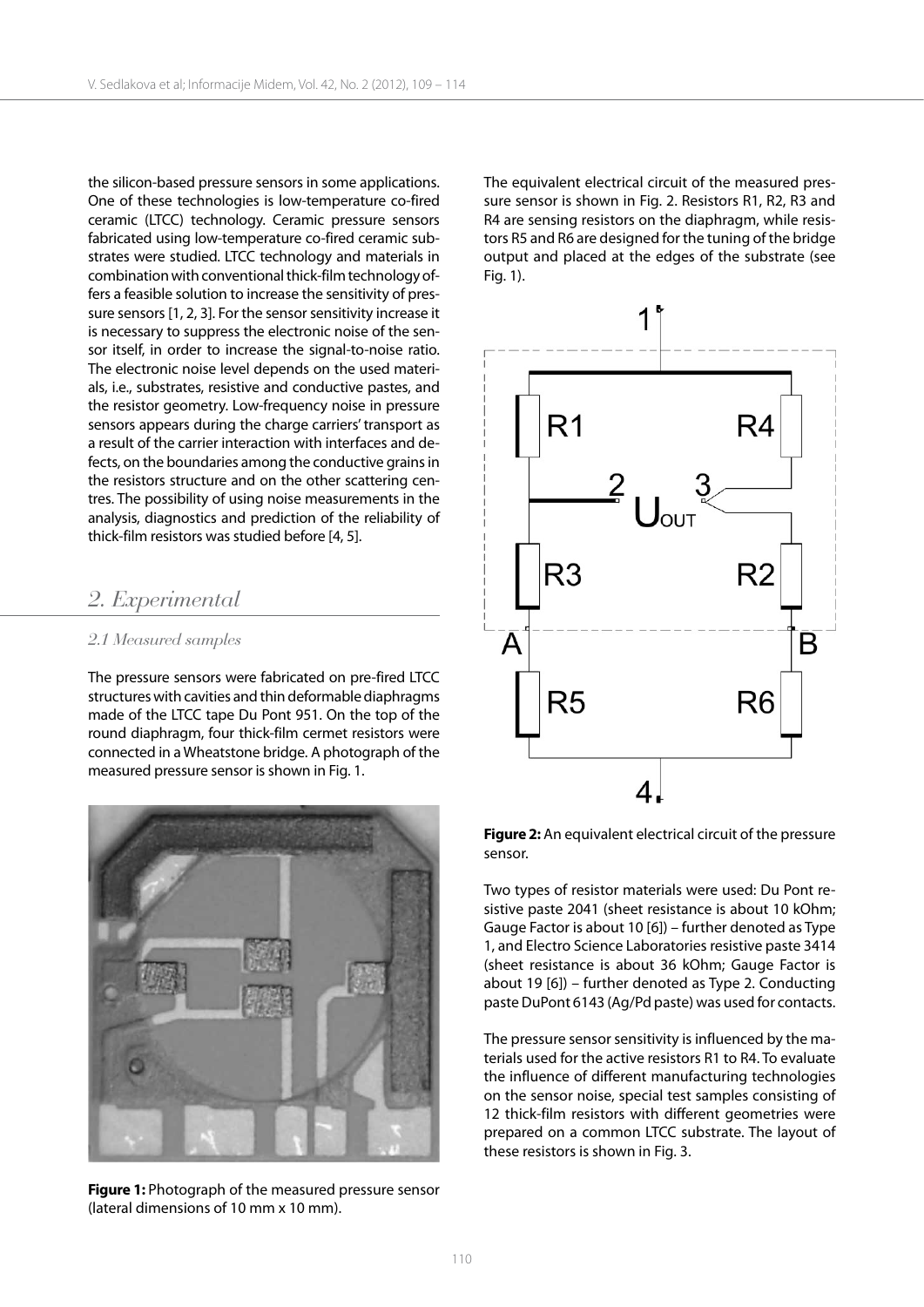

**Figure 3:** The layout of the test thick-film resistors on the common LTCC substrate (16.6 mm x 16.6 mm).

The test resistors were prepared by different technologies using two different resistive pastes and two conducting pastes (Pd/Ag, 7484 and Au, 8837). The resistors were either screen printed on the green tape and co-fired with the substrate, or printed on the pre-fired LTCC substrate. The resistors made with six different technologies, summarized in Table 1, were evaluated.

**Table 1:** Description of the technologies for the measured samples

| Technology        | Resistive<br>paste | Conducting<br>paste | <b>LTCC</b><br>substrate |
|-------------------|--------------------|---------------------|--------------------------|
| TECH <sub>1</sub> | 2041               | 7484                | green                    |
| TECH <sub>2</sub> | 3414               | 7484                | green                    |
| TECH <sub>3</sub> | 2041               | 7484                | pre-fired                |
| TECH <sub>4</sub> | 3414               | 7484                | pre-fired                |
| TECH <sub>5</sub> | 2041               | 8837                | pre-fired                |
| TECH <sub>6</sub> | 3414               | 8837                | pre-fired                |

#### *2.2 Low-frequency noise measurements*

Low-frequency noise was measured using the measuring set-up according to Fig. 4. The measured noise voltage is pre-amplified using an ultra-low-noise preamplifier a background noise spectral density of 10-18 V2 /Hz. Then the signal passes through the band-pass filter and is amplified to the required level. The signal is digitalized and the noise spectrum is calculated in the real time using Fast Fourier transforms.

We measured the fluctuation of the output voltage  $U_{\text{out}}$  on the pressure sensor (voltage between the terminals 2 and 3 – see Fig. 2) for different values of voltage applied on the sensor (between terminals 1 and 2). The output voltage noise spectral density measured for sensor of Type 34 is shown in Fig. 5. The voltage noise spectral density is 1/f type in the range 1–1000 Hz and it can be described by the formula:

$$
S_U = \frac{\alpha_H \cdot U_x^2}{N \cdot f} \tag{1}
$$

where  $S_{U}$  is the voltage noise spectral density,  $U_{x}$  is the DC voltage applied to the measured sample, N is the total number of fluctuators, f is the frequency and  $a_{\mu}$  is the Hooge parameter.

For a stationary and ergodic stochastic process the noise spectral density is proportional to the square of the voltage (see Fig. 6). It is very convenient to normalize the measured noise spectral density for the applied voltage and frequency and to use a noise quality indicator  $C_0$  for the sensor/resistor quality evaluation.

 $C<sub>o</sub>$  is a dimensionless parameter with a value dependent on the sample quality and reliability.

$$
C_Q = S_U \cdot \frac{f}{U_x^2} = \frac{\alpha_H}{N}
$$
 (2)



**Figure 4:** Block diagram of the noise experimental set-up.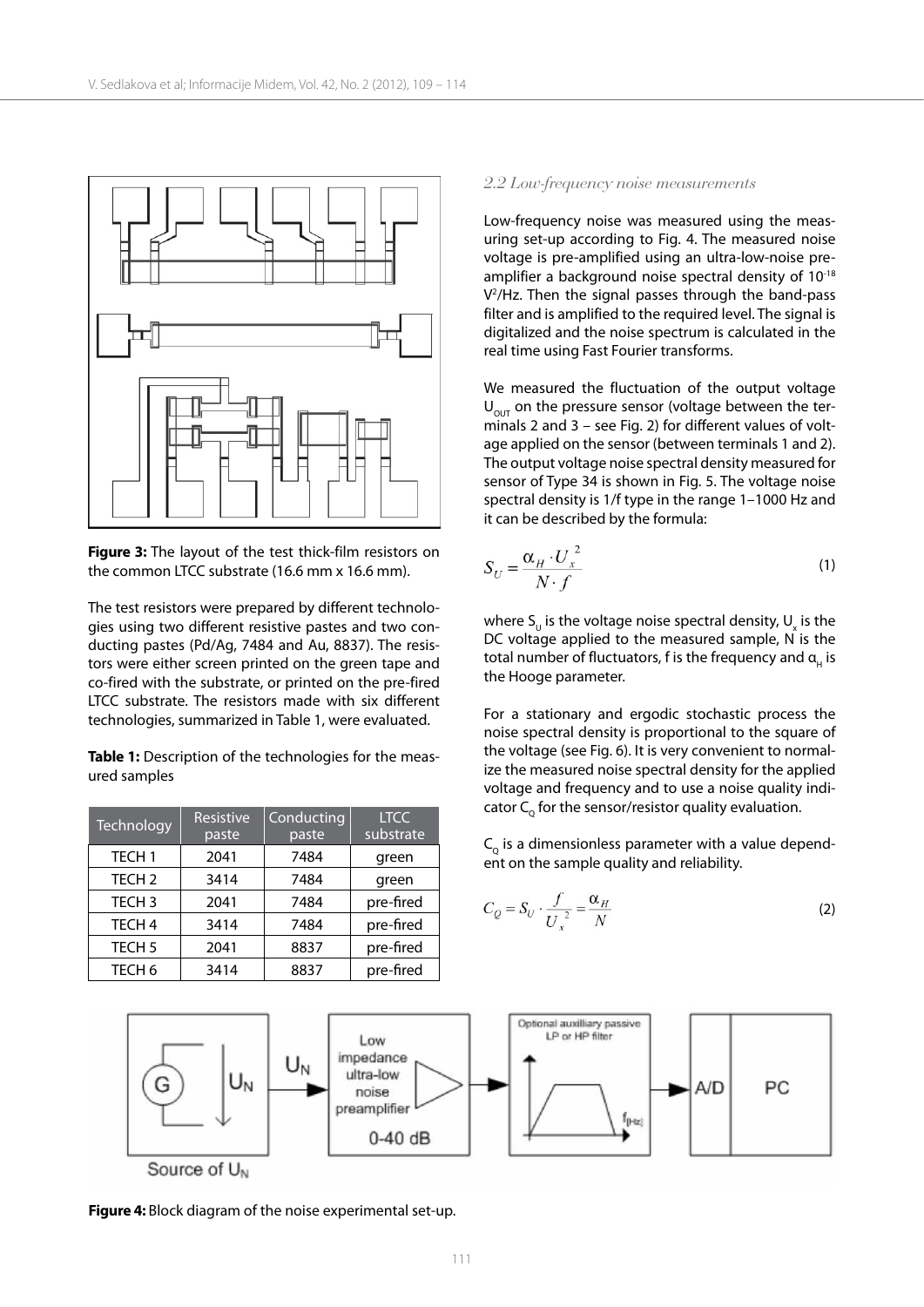

**Figure 5:** Output voltage noise spectral density vs. frequency for different applied voltages - measured for the pressure sensor Type 2.



Figure 6: Output voltage noise spectral density vs. applied voltage for the pressure sensor Type 2.

For the comparison of different technologies we measured the low-frequency noise of resistors of sizes 1.5 mm x 1.5 mm, 0.8 mm x 0.8 mm, and the noise of the output voltage on the bridge given by four resistors of size 0.8 mm x 0.8 mm. Two samples of technology 5 and three samples of the other technologies were evaluated. The noise quality indicator  $C_{\alpha}$  calculated for resistors of size 0.8 mm x 0.8 mm and 1.5 mm x 1.5 mm for different technologies is shown in Figs. 7 and 8, respectively.



**Figure 7:** Noise quality indicator  $C_0$  calculated for resistors 0.8 x 0.8 mm<sup>2</sup> for different technologies.



**Figure 8:** Noise quality indicator  $C_0$  calculated for resistors 1.5 x 1.5 mm<sup>2</sup> for different technologies.

We can see that the noise quality indicator  $C_{\alpha}$  strongly depends on the resistive paste type. The value of  $C_{\alpha}$  calculated for the technologies TECH 2, TECH 4 and TECH 6 is about one order of magnitude higher than that obtained for TECH 1, TECH 3 and TECH 5, respectively. Some further influence of the LTCC substrate preparation is observed in the measured data as follows. For the resistors printed on the green tape and co-fired with the substrate a larger distribution of measured data is observed (TECH 1 and TECH 2) compared to the results obtained for the resistors prepared by the same combination of thick-film conductors and resistors that were screen printed on the pre-fired LTCC substrate (TECH 3 and TECH 4). The influence of the resistor size is visible over all technologies. For smaller resistors the noise level increases.

The output voltage noise spectral density frequency dependence measured for an applied voltage of 5.08 V for three bridges of technology TECH 3 and TECH 4,

112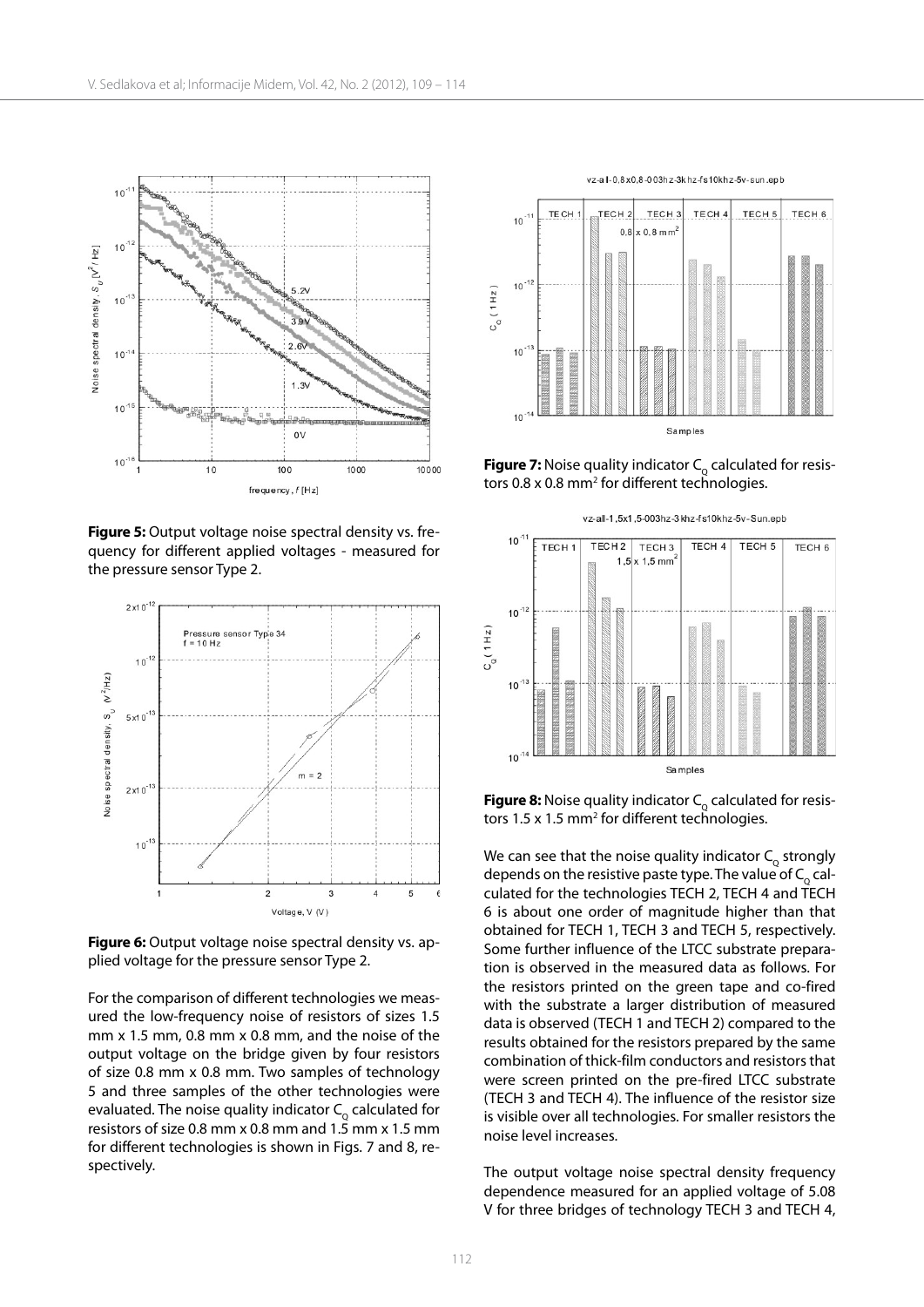respectively, is shown in Fig. 9. We can see that the output voltage noise spectral density is two orders of magnitude higher for TECH 4 than for TECH 3.



**Figure 9:** Output voltage noise spectral density vs. frequency for applied voltage 5.08 V - measured for three bridges of technology TECH 3 and TECH 4, respectively.

When we compare the results for the voltage noise spectral density obtained for the single resistor and for these resistors connected to the bridge, we can see that the difference between the technologies TECH 3 and TECH 4 increased for an order of magnitude in the case of resistors connected in the bridge. The value of the output voltage fluctuation influences the offset and the sensitivity of the final pressure sensor.

### *3. Conclusion*

Ceramic pressure sensors based on LTCC technology were evaluated using low-frequency noise measurements. The sensor output voltage noise spectral density is 1/f type in the range 1 to 1000 Hz.

The pressure sensor output voltage noise level influences the background value of the sensitivity of the sensor and this depends on the used material and the technology of the sensing resistors. For the evaluation of the influence of resistive materials (Du Pont 2041 and ESL 3414) and manufacturing technology (co-fired and post-fired resistors) on the sensor noise samples of thick-film resistors prepared on LTCC substrate were studied. A strong influence of the resistive paste type was observed – the difference between the pastes in our case is about one order of magnitude. Some influence of the other parameters, such as LTCC substrate preparation and resistor size, are also presented. The resistors screen printed on the green tape and co-fired with the substrate show a larger distribution of measured data compared to the samples prepared on the pre-fired LTCC substrate. The voltage noise level increases with the decreasing size of the resistors. The influence of the resistive paste type is even more pronounced in the case of the connection of the resistors in the bridge. The difference between the technology TECH 3 and TECH 4 is an order of magnitude for the single resistors and increased up to two orders of magnitude for the case of resistors connected in the bridge. The use of the different conductors in this case study did not reveal a significant influence on the measured results. The best results were obtained with TECH 3 and 5, i.e., the 2041 resistors on the prefired LTCC substrates.

# *Acknowledgements*

This work is part of a joint research project "Investigation of the noise of thick-film pressure sensors" and has been supported through the Czech-Slovenian Intergovernmental Science and Technology Cooperation Programme for 2011–2012.

The research activity of Czech partner has been partially supported by grants GACR No.102/09/H074 and GACR 102/09/1920 and under projects KONTAKT No. MEB091129 and MSM 0021630503.

The research activity of Slovene partners is financially supported partly by the Slovenian Research Agency and the Company HYB through the project L2-2343, and partly by the European Commission and the Slovenian Ministry of Higher Education, Science and Technology in the frame of the Centre of Excellence NAMASTE.

The authors would like to thank to Mr. Mitja Jerlah (In. Medica d.o.o.) for preparing the test samples and the HYB Company for the pressure sensors.

## *References*

- 1. D. Belavic, M. Santo Zarnik, M. Hrovat, S. Macek, M. Pavlin, M. Jerlah, J. Holc, S. Drnovšek, J. Cilensek, M. Kosec. "Benchmarking different types of thickfilm pressure sensors", Proceedings of the IMAPS/ ACerS 2007, 3rd International Conference and Exhibition on Ceramic Interconnect and Ceramic Microsystems Technologies (CICMT 2007), Denver, Colorado, USA, 23-26 April 2007, pp. 278-285.
- 2. U. Partsch, S. Gebhardt, D. Arndt, H. Georgi, H. Neubert, D. Fleischer, M. Gruchow. "LTCC-based sensors for mechanical quantities", Proceedings of the 16<sup>th</sup> European Microelectronics and Packaging Conference & Exhibition (EMPC 2007),